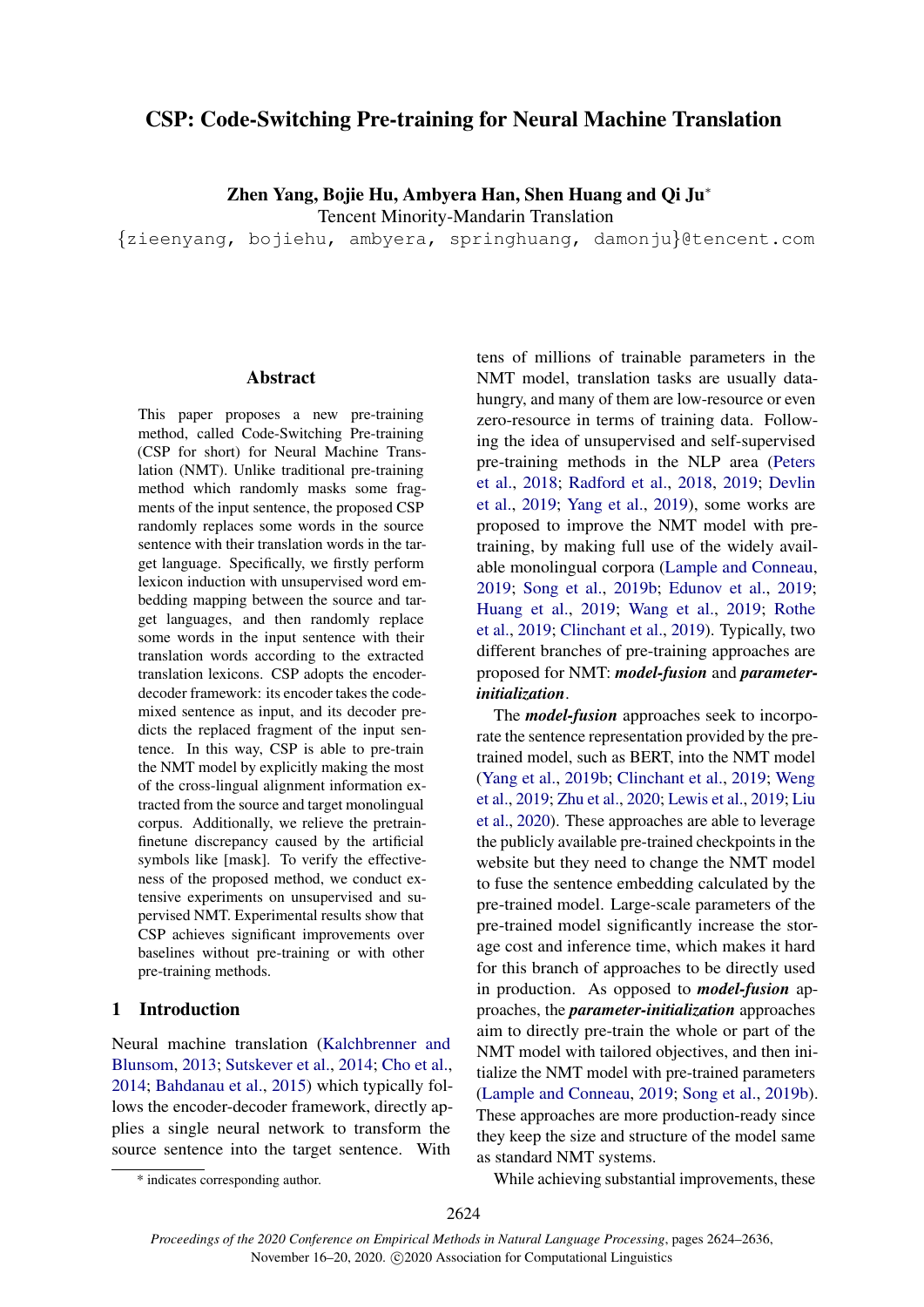pre-training approaches have two main cons. Firstly, as pointed out by [Yang et al.](#page-10-0) [\(2019\)](#page-10-0), the artificial symbols like [mask] used by these approaches during pre-training are absent from real data at finetuning time, resulting in a pretrain-finetune discrepancy. Secondly, while each pre-training step only involves sentences from the same language, these approaches are unable to make use of the cross-lingual alignment information contained in the source and target monolingual corpus. We argue that, as a cross-lingual sequence generation task, NMT requires a tailored pre-training objective which is capable of making use of cross-lingual alignment signals explicitly, e.g., word-pair information extracted from the source and target monolingual corpus, to improve the performance.

To address the limitations mentioned above, we propose Code-Switching Pre-training (CSP) for NMT. We extract the word-pair alignment information from the source and target monolingual corpus automatically, and then apply the extracted alignment information to enhance the pre-training performance. The detailed training process of CSP can be presented in two steps: 1) perform lexicon induction to get translation lexicons by unsupervised word embedding mapping [\(Artetxe et al.,](#page-8-8) [2018a;](#page-8-8) [Conneau et al.,](#page-8-9) [2018\)](#page-8-9); 2) randomly replace some words in the input sentence with their translation words in the extracted translation lexicons and train the NMT model to predict the replaced words. CSP adopts the encoder-decoder framework: its encoder takes the code-mixed sentence as input, and its decoder predicts the replaced fragments based on the context calculated by the encoder. By predicting the sentence fragment which is replaced on the encoder side, CSP is able to either attend to the remaining words in the source language or to the translation words of the replaced fragment in the target language. Therefore, CSP trains the NMT model to: 1) learn how to build the sentence representation for the input sentence as the traditional pre-training methods do; 2) learn how to perform cross-lingual translation with extracted word-pair alignment information. In summary, we mainly make the following contributions:

- We propose the code-switching pre-training for NMT, which makes full use of the crosslingual alignment information contained in source and target monolingual corpus to improve the pre-training for NMT.
- We conduct extensive experiments on super-

vised and unsupervised translation tasks. Experimental results show that the proposed approach consistently achieves substantial improvements.

• Last but not least, we find that CSP can successfully handle the code-switching inputs.

# 2 Related works

Several approaches have been proposed to improve NMT with pre-training. [Edunov et al.](#page-8-5) [\(2019\)](#page-8-5) proposed to feed the last layer of ELMo to the encoder of NMT and investigated several different ways to add pre-trained language model representations to the NMT model. [Weng et al.](#page-10-2) [\(2019\)](#page-10-2) proposed a bi-directional self-attention language model to get sentence representation and introduced two individual methods, namely weighted-fusion mechanism and knowledge transfer paradigm, to enhance the encoder and decoder. [Yang et al.](#page-10-1) [\(2019b\)](#page-10-1) proposed a concerted training framework to make the most use of BERT in NMT. [Zhu et al.](#page-10-3) [\(2020\)](#page-10-3) proposed to fuse the representations from BERT with each layer of the encoder and decoder of the NMT model through attention mechanisms. Large-scale parameters of the pre-trained model in these approaches discussed above significantly increase the storage cost and inference time, which makes these approaches a little far from production.<sup>1</sup> The other branch of approaches aims to keep the structure and size the same to the standard NMT system and designs some pre-training objectives tailored for NMT. [Lample and Conneau](#page-8-4) [\(2019\)](#page-8-4) proposed Cross-Lingual Language Model (XLM) objective and built a universal cross-lingual encoder. To improve the cross-lingual pre-training, they introduced supervised translation language modeling objective relying on the parallel data available. [Song et al.](#page-9-4) [\(2019b\)](#page-9-4) proposed the MASS objective to pre-train the whole NMT model instead of only pre-training the encoder by XLM. CSP builds on top of [Lam](#page-8-4)[ple and Conneau](#page-8-4) [\(2019\)](#page-8-4) and [Song et al.](#page-9-4) [\(2019b\)](#page-9-4), and it explicitly makes full use of the alignment information extracted from the source and target monolingual corpus to enhance pre-training.

There have also been works on applying prespecified translation lexicons to improve the performance of NMT. [Hokamp and Liu](#page-8-10) [\(2017\)](#page-8-10) and [Post](#page-9-9)

<sup>&</sup>lt;sup>1</sup>[To be used in production easily, these models need to be](#page-9-9) [distilled into a student model with the structure and size same](#page-9-9) [as standard NMT systems.](#page-9-9)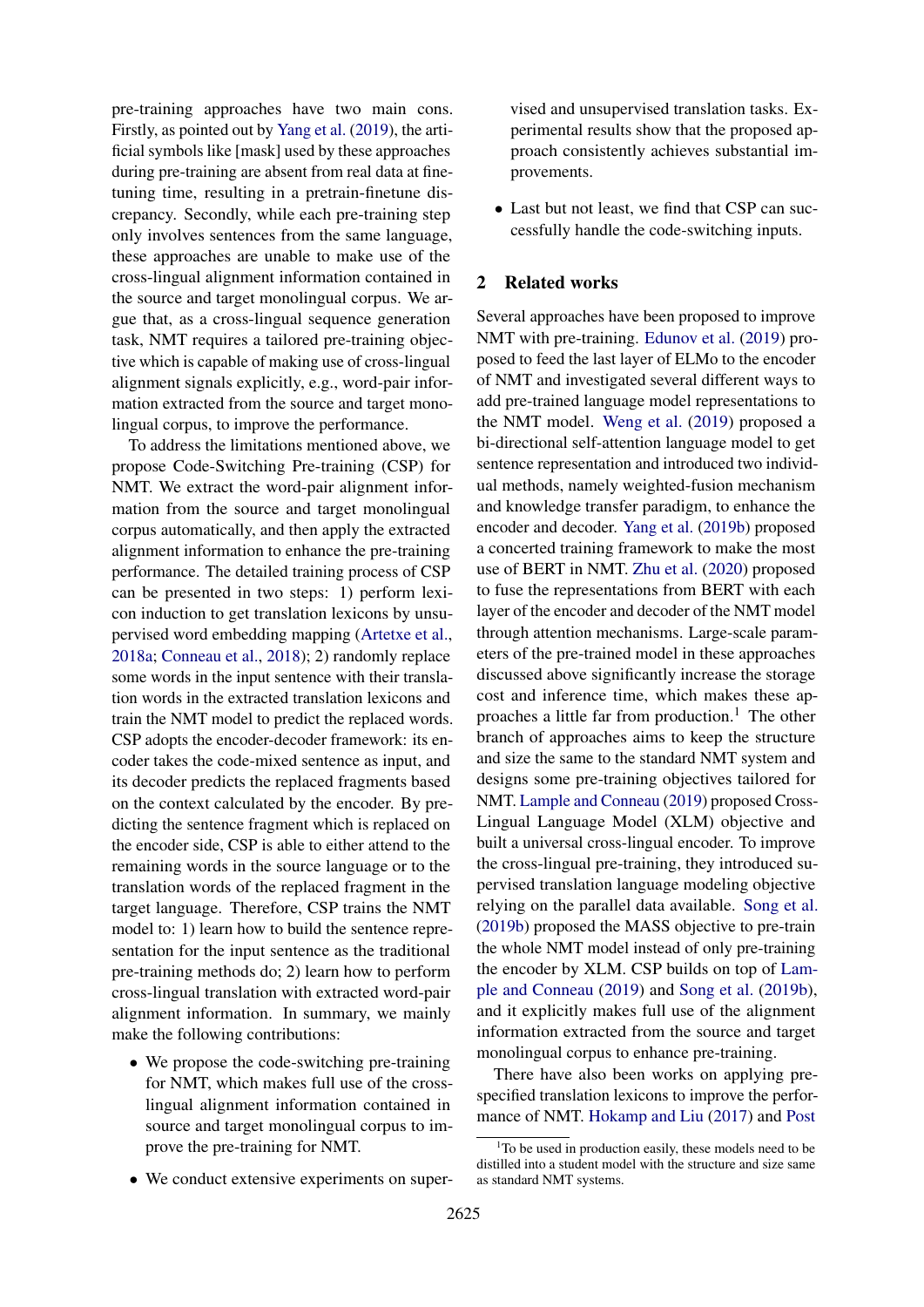[and Vilar](#page-9-9) [\(2018\)](#page-9-9) proposed an altered beam search algorithm, which took target-side pre-specified translations as lexical constraints during beam search. [Song et al.](#page-9-10) [\(2019a\)](#page-9-10) investigated a data augmentation method, making code-switched training data by replacing source phrases with their target translations according to the pre-specified translation lexicons. Recently, motivated by the success of unsupervised cross-lingual embeddings, [Artetxe](#page-8-11) [et al.](#page-8-11) [\(2018b\)](#page-8-11), [Lample et al.](#page-9-11) [\(2018a\)](#page-9-11) and [Yang et al.](#page-10-4) [\(2018\)](#page-10-4) applied the pre-trained translation lexicons to initialize the word embeddings of the unsupervised NMT model. [Sun et al.](#page-9-12) [\(2019\)](#page-9-12) applied translation lexicons to unsupervised domain adaptation in NMT. In this paper, we apply the translation lexicons automatically extracted from the monolingual corpus to improve the pre-training of NMT.

# 3 CSP

In this section, we firstly describe how to build the shared vocabulary for the NMT model; then we present the way extracting the probabilistic translation lexicons; and we introduce the detailed training process of CSP finally.

#### 3.1 Shared sub-word vocabulary

This paper processes the source and target languages with the same shared vocabulary created through the sub-word toolkits, such as Sentence-Piece (SP) and Byte-Pair Encoding (BPE) [\(Sen](#page-9-13)[nrich et al.,](#page-9-13) [2016b\)](#page-9-13). We learn the sub-word splits on the concatenation of the sentences equally sampled from the source and target corpus. The motivation behind is two-fold: Firstly, with processing the source and target languages by the shared vocabulary, the encoder of the NMT model is able to share the same vocabulary with the decoder. Sharing the vocabulary between the encoder and decoder makes it possible for CSP to replace the source words in the input sentence with their translation words in the target language. Secondly, as pointed out by [Lample and Conneau](#page-8-4) [\(2019\)](#page-8-4), the shared vocabulary greatly improves the alignment of embedding spaces.

### <span id="page-2-0"></span>3.2 Probabilistic translation lexicons

Recently, some works successfully learned translation equivalences between word pairs from two monolingual corpus and extracted translation lexicons [\(Artetxe et al.,](#page-8-8) [2018a;](#page-8-8) [Conneau et al.,](#page-8-9) [2018\)](#page-8-9). Following [Artetxe et al.](#page-8-8) [\(2018a\)](#page-8-8), we utilize unsupervised word embedding mapping to extract probabilistic translation lexicons with monolingual corpus only. The probabilistic translation lexicons in this paper are defined as one-to-many source-target word translations. Specifically, giving separate source and target word embeddings, i.e.,  $X_e$  and  $Y_e$ trained on source and target monolingual corpus X and  $Y$ , unsupervised word embedding mapping utilizes self-learning or adversarial-training to learn a mapping function  $f(X) = W X$ , which transforms source and target word embeddings to a shared embedding space. With word embeddings in the same latent space, we measure the similarities between source and target words with the cosine distance of word embeddings. Then, we extract the probabilistic translation lexicons by selecting the top  $k$ nearest neighbors in the shared embedding space. Formally, considering the word  $x_i$  in the source language, its top  $k$  nearest neighbor words in the target language, denoted as  $y_i'$  $y'_{i1}, y'_{i}$  $y'_{i2}, \ldots, y'_{ik}$  are extracted as its translation words, and the corresponding normalized similarities  $s'_{i}$  $i_1', s'_i$  $s'_{i2}, \ldots, s'_{ik}$  are defined as the translation probabilities.

## 3.3 Training process of CSP

CSP only requires monolingual data to pre-train the NMT model. Given an unpaired source sentence  $x \in X$ , where  $x = (x_1, x_2, \dots, x_m)$  is the source sentence with m tokens, we denote  $x_{[u:v]}$  as the sentence fragment of x from u to v where  $0 <$  $u < v < m$ , and denote  $x^{\setminus u:v}$  as modified version of x where its fragment from position  $u$  to  $v$  are replaced with their translation words according to the probabilistic translation lexicons. Formally,  $x^{\setminus u:v}$  is represented as:

$$
x^{\setminus u:v} = (x_1, \dots, x_{u-1}, y'_u, \dots, y'_v, x_{v+1} \dots, x_m)
$$
  
(1)

where  $x_{[u:v]}^{\setminus u:v} = (y_u', \dots, y_v')$  is sampled based on the extracted probabilistic translation lexicons presented on Section [3.2.](#page-2-0) Here, we take the replacing process from  $x_u$  to  $y'_u$  as an example. Considering the source word  $x_u$ , its top k translation words  $y'_{i}$  $y_{\mu 1}^{\prime },y_{\mu 1}^{\prime }$  $u'_\mu_2, \ldots, u'_{\mu k}$  and the translation probabilities  $s_i$  $\frac{1}{u_1}, \frac{s}{s}$  $\int_{u_2}^{u_2} \ldots \int_{u_k}^{u_k} y'_u$  is calculated as:

$$
y_u' = y_{uj}' (1 \le j \le k)
$$
 (2)

where  $y'_{uj}$  is decided by performing multinomial sampling on the distribution defined by translation probabilities  $s'_{i}$  $y_{u1}^{\prime}, s_{u2}^{\prime}$  $u_1, \ldots, s_{uk}$ . With higher translation probability  $s_{uj}^{\prime}$ , the translation word  $y_{uj}^{'}$  is more likely to be selected.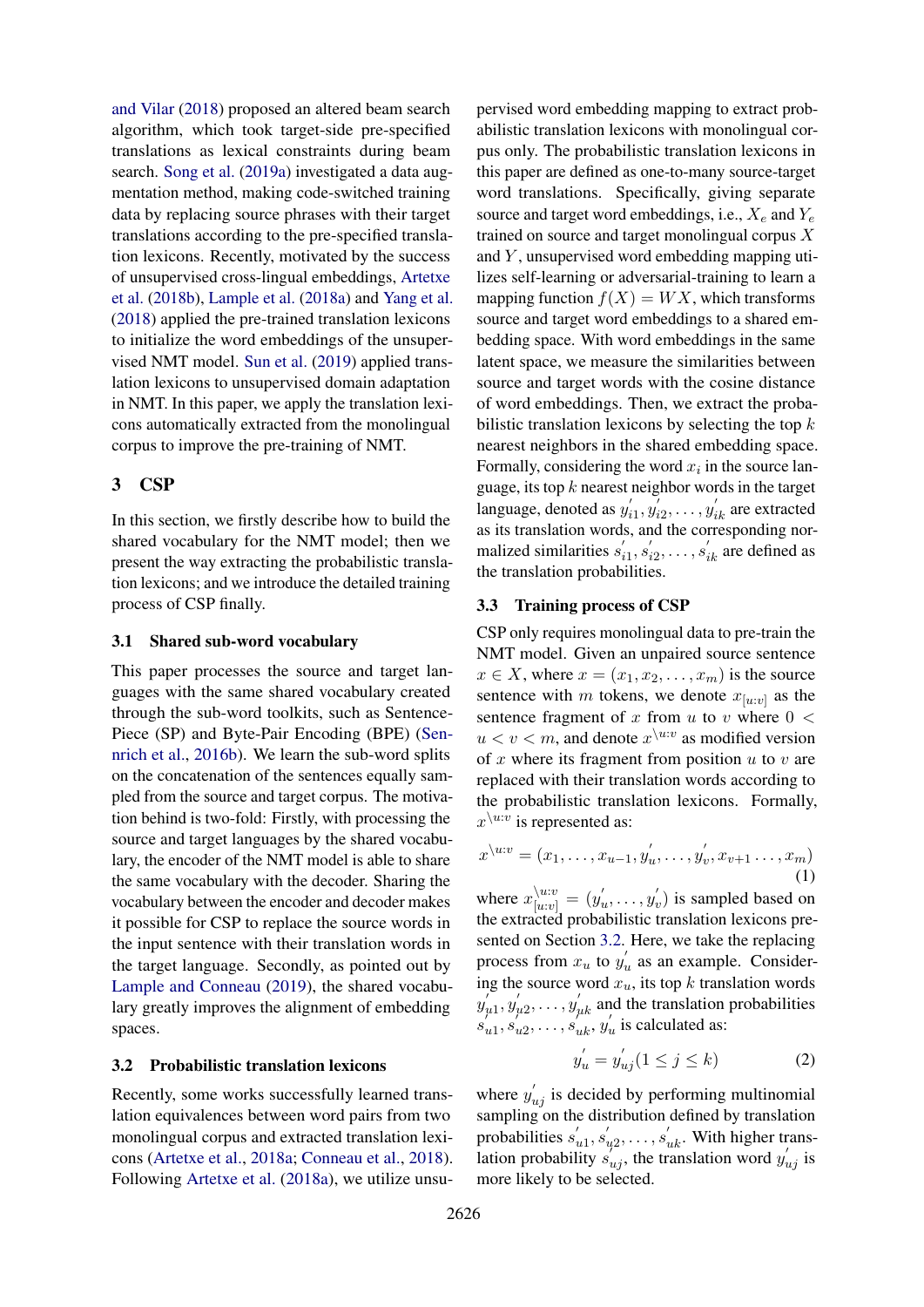<span id="page-3-0"></span>

Figure 1: The training example of our proposed CSP which randomly replaces some words in the source input with their translation words based on the probabilistic translation lexicons. Identical to MAS, the token '-' represents the padding in the decoder. The attention module represents the attention between the encoder and decoder

Similar to [Song et al.](#page-9-4) [\(2019b\)](#page-9-4), CSP pre-trains a sequence to sequence model by predicting the sentence fragment  $x_{[u:v]}$  with the modified sequence  $x^{\setminus u:v}$  as input. With the log likelihood as the objective function, CSP trains the NMT model on the monolingual corpora  $X$  as:

$$
L(\theta; X) = \frac{1}{|X|} \sum_{x \in X} logP(x_{[u:v]}|x^{\setminus u:v}; \theta)
$$
  
= 
$$
\frac{1}{|X|} \sum_{x \in X} log \prod_{t=u}^{v} P(x_t|x_{< t}, x^{\setminus u:v}; \theta)
$$
 (3)

Figure [1](#page-3-0) shows an example for CSP training, where the original source sentence  $(x_1, x_2, x_3, x_4, x_5, x_6, x_7)$  with the fragment  $(x_3, x_4, x_5, x_6)$  being replaced with their translation words, i.e.,  $(y_1)$  $y_{4}^{'}$  $y_4', y_5'$  $y'_{5}, y'_{6}$  $\mathbf{r}'_6$ ) sampled from the extracted probabilistic translation lexicons. The encoder takes the code-mixed source sentence as input, and the decoder only predicts the replaced fragment  $(x_3, x_4, x_5, x_6)$ .

#### 4 Experiments and Results

This section describes the experimental details about CSP pre-training and fine-tuning on the supervised and unsupervised NMT tasks. To test the effectiveness and generality of CSP, we conduct extensive experiments on English-German, English-French and Chinese-to-English translation tasks.

#### 4.1 CSP pre-training

Model configuration We choose Transformer as the basic model structure. Following the base model in [Vaswani et al.](#page-9-14) [\(2017\)](#page-9-14), we set the dimension of word embedding as 512, dropout rate as 0.1 and the head number as 8. To be comparable with previous works, we set the model as 4-layer encoder and 4-layer decoder for unsupervised NMT, and 6-layer encoder and 6-layer decoder for supervised NMT. The encoder and decoder share the same word embeddings.

Datasets and pre-processing Following the work of [Song et al.](#page-9-4) [\(2019b\)](#page-9-4), we use the monolingual data sampled from WMT News Crawl datasets for English, German and French, with 50M sentences for each language. $<sup>2</sup>$  For Chinese, we choose</sup> 10M sentences from the combination of LDC and WMT2018 corpora. For each translation task, the source and target languages are jointly tokenized into sub-word units with BPE [\(Sennrich et al.,](#page-9-13) [2016b\)](#page-9-13). The vocabulary is extracted from the tokenized corpora and shared by the source and target languages. For English-German and English-French translation tasks, we set the vocabulary size as 32k. For Chinese-English, the vocabulary size is set as 60k since few tokens are shared by Chinese

<sup>&</sup>lt;sup>2</sup>In this paper, we lower-cased all of the case-sensitive languages by default, such as English, German and French.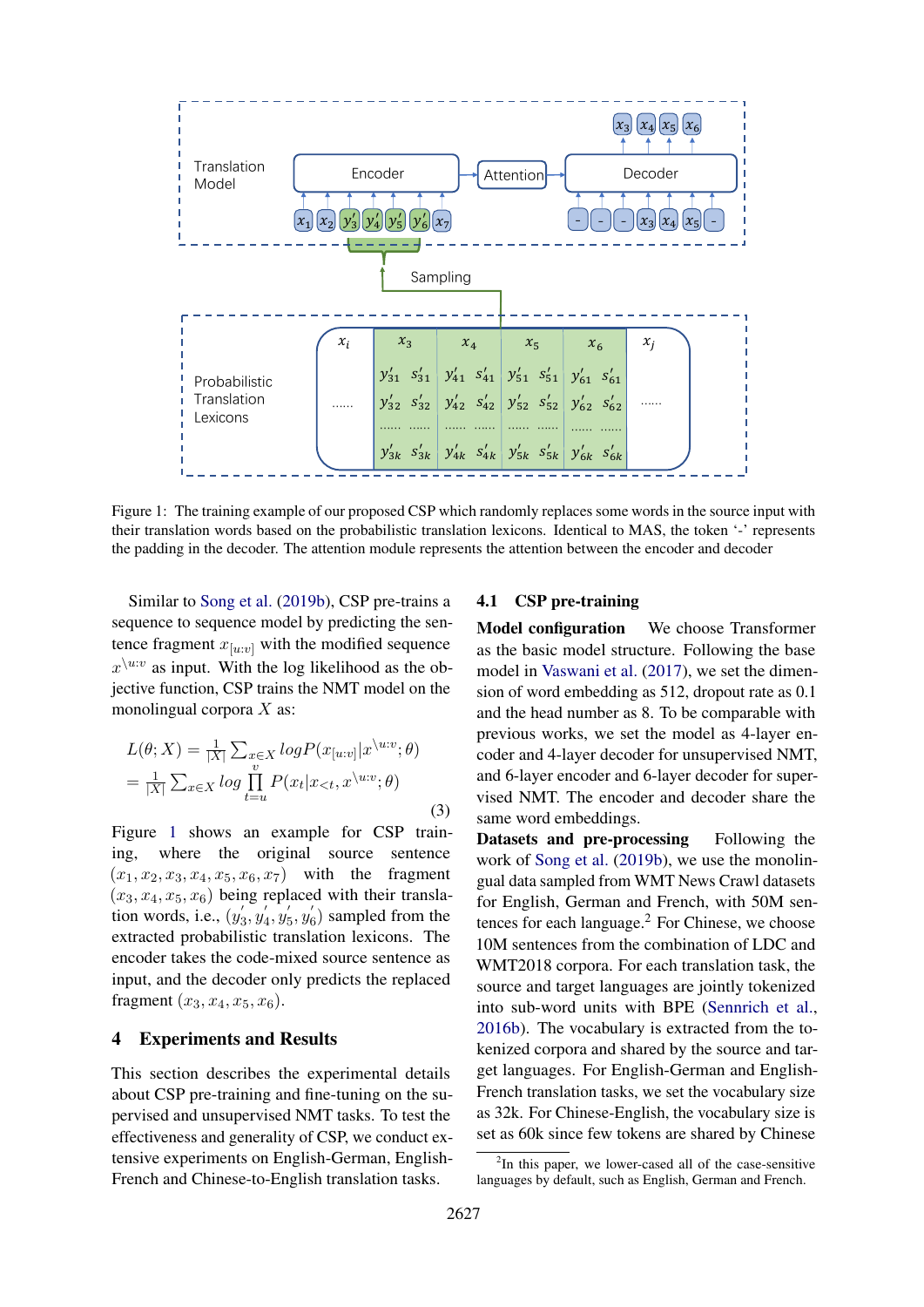<span id="page-4-0"></span>

| System                                       | en-de | de-en | en-fr | fr-en | zh-en |
|----------------------------------------------|-------|-------|-------|-------|-------|
| Yang et al. (2018)                           | 10.86 | 14.62 | 16.97 | 15.58 | 14.52 |
| Lample et al. (2018b)                        | 17.16 | 21.0  | 25.14 | 24.18 |       |
| Lample and Conneau (2019)                    | 27.0  | 34.3  | 33.4  | 33.3  |       |
| Song et al. (2019b)                          | 28.1  | 35.0  | 37.5  | 34.6  |       |
| Lample and Conneau (2019) (our reproduction) | 27.3  | 33.8  | 32.9  | 33.5  | 22.1  |
| Song et al. (2019b) (our reproduction)       | 27.9  | 34.7  | 37.3  | 34.1  | 22.8  |
| CSP and fine-tuning (ours)                   | 28.7  | 35.7  | 37.9  | 34.5  | 23.9  |

Table 1: The translation performance of the fine-tuned unsupervised NMT models. To reproduce the results of [Lample and Conneau](#page-8-4) [\(2019\)](#page-8-4) and [Song et al.](#page-9-4) [\(2019b\)](#page-9-4), we directly run their released codes on the website.<sup>3</sup>

and English. To extract the probabilistic translation lexicons, we utilize the monolingual corpora described above to train the embeddings for each language independently by using word2vec [\(Mikolov](#page-9-16) [et al.,](#page-9-16) [2013\)](#page-9-16) . We then apply the public implementation of the method proposed by [Artetxe et al.](#page-8-12) [\(2017\)](#page-8-12) to map the source and target word embeddings to a shared-latent space.<sup>4</sup>

Training details We replace the consecutive tokens in the source input with their translation words sampled from the probabilistic translation lexicons, with random start position  $u$ . Following [Song et al.](#page-9-4) [\(2019b\)](#page-9-4), the length of the replaced fragment is empirically set as roughly 50% of the total number of tokens in the sentence, and the replaced tokens in the encoder will be the translation tokens 80% of the time, a random token 10% of the time and an unchanged token  $10\%$  of the time.  $5$  In the extracted probabilistic translation lexicons, we only keep top three translation words for each source word and also investigate how the number of translation words produces an effect on the training process. All of the models are implemented on Py-Torch and trained on 8 P40 GPU cards.<sup>6</sup> We use Adam optimizer with a learning rate of 0.0005 for pre-training.

#### 4.2 Fine-tuning on unsupervised NMT

In this section, we describe the experiments on the unsupervised NMT, where we only utilize monolingual data to fine-tune the NMT model based on

<sup>3</sup>[https://github.com/facebookresearch/](https://github.com/facebookresearch/XLM) X<sub>T</sub>M

<sup>6</sup>The code we used can be found in the attached file.

2628

the pre-trained model.

Experimental settings For the unsupervised English-German and English-French translation tasks, we take the similar experimental settings to [Lample and Conneau](#page-8-4) [\(2019\)](#page-8-4); [Song et al.](#page-9-4) [\(2019b\)](#page-9-4). Specifically, we randomly sample 5M monolingual sentences from the monolingual data used during pre-training and report BLEU scores on WMT14 English-French and WMT16 English-German. For fine-tuning on the unsupervised Chinese-to-English translation task, we also randomly sample 1.6M monolingual sentences for Chinese and English respectively similar to [Yang et al.](#page-10-4) [\(2018\)](#page-10-4). We take NIST02 as the development set and report the BLEU score averaged on the test sets NIST03, NIST04 and NIST05. To be consistent with the baseline systems, we apply the script *multi-bleu.pl* to evaluate the translation performance for all of the translation tasks.

Baseline systems We take the following four strong baseline systems. [Lample et al.](#page-9-15) [\(2018b\)](#page-9-15) achieved state-of-the-art (SOTA) translation performance on unsupervised English-German and English-French translation tasks, by utilizing crosslingual vocabulary, denoising auto-encoding and back-translation. [Yang et al.](#page-10-4) [\(2018\)](#page-10-4) proposed the weight-sharing architecture for unsupervised NMT and achieved SOTA results on unsupervised Chinese-to-English translation task. [Lample and](#page-8-4) [Conneau](#page-8-4) [\(2019\)](#page-8-4) and [Song et al.](#page-9-4) [\(2019b\)](#page-9-4) are among the first endeavors to apply pre-training to unsupervised NMT, and both of them achieved substantial improvements compared to the methods without utilizing pre-training.

Results Table [1](#page-4-0) shows the experimental results on the unsupervised NMT. From Table [1,](#page-4-0) we can find that the proposed CSP outperforms all of the previous works on English-to-German, German-to-

<https://github.com/microsoft/MASS>

<sup>4</sup>The configuration we used to run these open-source tool kits can be found in appendix A.

<sup>5</sup>We test different length of the replaced segment and report the results in the appendix B. We find similar results to [Song](#page-9-4) [et al.](#page-9-4) [\(2019b\)](#page-9-4).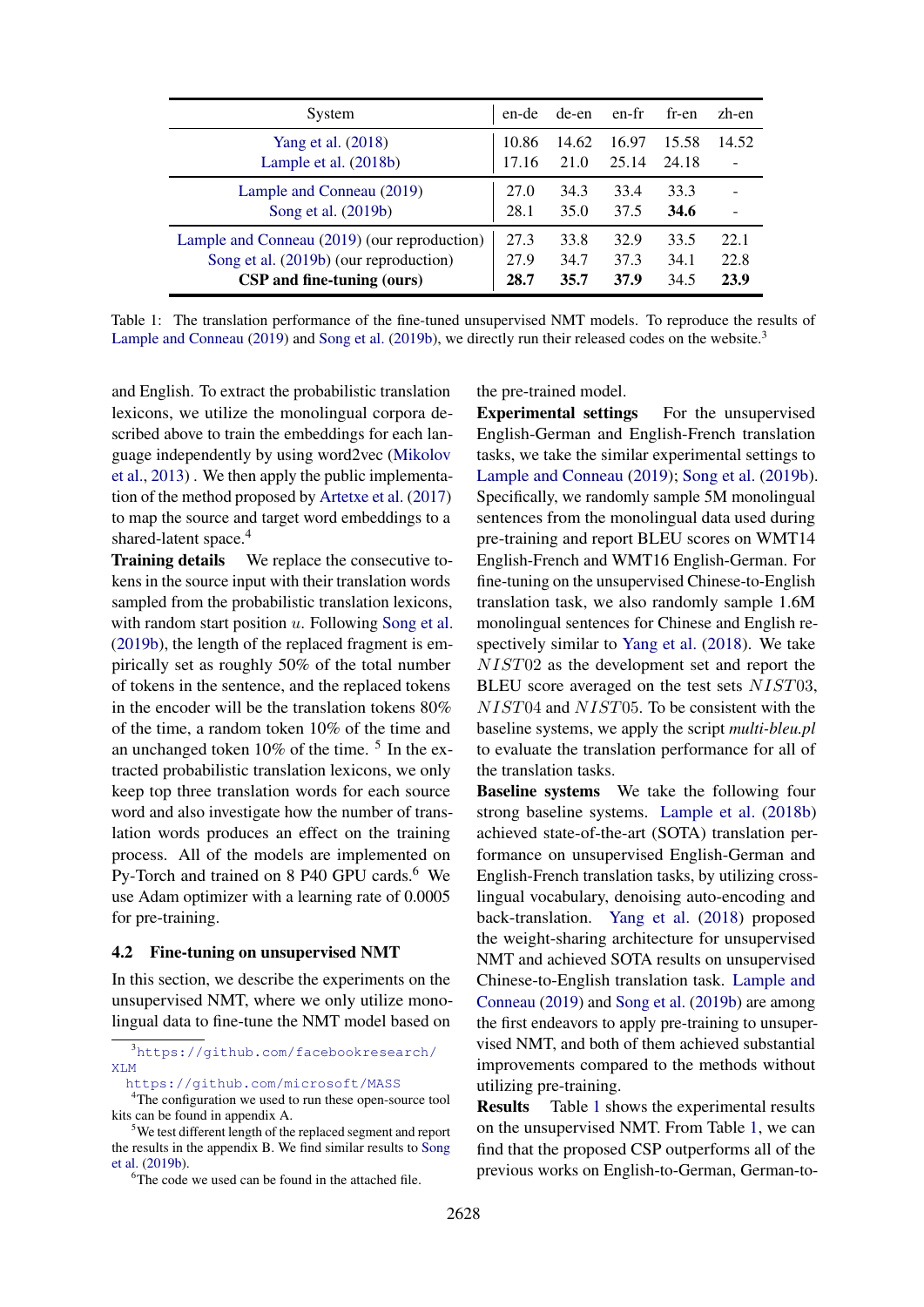<span id="page-5-0"></span>

| System                                                                                                                                                            | en-de       | en-fr                                                                                                             | zh-en |
|-------------------------------------------------------------------------------------------------------------------------------------------------------------------|-------------|-------------------------------------------------------------------------------------------------------------------|-------|
| Vaswani et al. (2017)                                                                                                                                             | 27.3        | 38.1                                                                                                              |       |
| Vaswani et al. $(2017)$ (our reproduction) $/ + BT$<br>Lample and Conneau $(2019)$ (our reproduction) $/ + BT$<br>Song et al. (2019b) (our reproduction) $/ + BT$ |             | 27.0 / 28.6 37.9 / 39.3 42.1 / 43.7<br>28.1 / 29.4 38.3 / 39.6 42.0 / 43.7<br>28.4 / 29.6 38.4 / 39.6 42.5 / 44.1 |       |
| CSP and fine-tuning (ours) $/ + BT$                                                                                                                               | 28.9 / 30.0 | $38.8 / 39.9$ 43.2/44.6                                                                                           |       |

Table 2: The translation performance of supervised NMT on English-German, English-French and Chinese-to-English test sets. (+ BT: trains the model with back-translation method.)

English, English-to-French and Chinese-to-English unsupervised translation tasks, with as high as +0.7 BLEU points improvement in German-to-English translation task. In French-to-English translation direction, CSP also achieves comparable results with the SOTA baseline of [Song et al.](#page-9-4) [\(2019b\)](#page-9-4). In Chinese-to-English translation task, CSP even achieves +1.1 BLEU points improvement compared to the reproduced result of [Song et al.](#page-9-4) [\(2019b\)](#page-9-4). These results indicate that fine-tuning unsupervised NMT on the model pre-trained by CSP consistently outperforms the previous unsupervised NMT systems with or without pre-training.

## <span id="page-5-1"></span>4.3 Fine-tuning on supervised NMT

This section describes our experiments on supervised NMT where we fine-tune the pre-trained model with bilingual data.

Experimental settings For supervised NMT, we conduct experiments on the publicly available data sets, i.e., WMT14 English-French, WMT14 English-German and LDC Chinese-to-English corpora, which are used extensively as benchmarks for NMT systems. We use the full WMT14 English-German and WMT14 English-French corpus as our training sets, which contain 4.5M and 36M sentence pairs respectively. For Chinese-to-English translation task, our training data consists of 1.6M sentence pairs randomly extracted from LDC corpora.<sup>7</sup> All of the sentences are encoded with the same BPE codes utilized in pre-training.

Baseline systems For supervised NMT, we consider the following three baseline systems. <sup>8</sup> The first one is the work of [Vaswani et al.](#page-9-14) [\(2017\)](#page-9-14), which achieves SOTA results on WMT14 English-German and English-French translation tasks. The other two baseline systems are proposed by [Lample](#page-8-4) [and Conneau](#page-8-4) [\(2019\)](#page-8-4) and [Song et al.](#page-9-4) [\(2019b\)](#page-9-4), both of which fine-tune the supervised NMT tasks on the pre-trained models. Furthermore, we compare with the back-translation method which has shown its great effectiveness on improving NMT model with monolingual data [\(Sennrich et al.,](#page-9-17) [2016a\)](#page-9-17). Specifically, for each baseline system, we translate the target monolingual data used during pre-training back to the source language by a reversely-trained model, and get the pseudo-parallel corpus by combining the translation with its original data.  $9$  At last, the training data which includes pseudo and parallel sentence pairs is shuffled and used to train the NMT system.

Results The experimental results on supervised NMT are presented at Table [2.](#page-5-0) We report the BLEU scores on English-to-German, English-to-French and Chinese-to-English translation directions. For each translation task, we report the BLEU scores for the standard NMT model and the model trained with back-translation respectively. As shown in Table [2,](#page-5-0) compared to the baseline system without pre-training [\(Vaswani et al.,](#page-9-14) [2017\)](#page-9-14), the proposed model achieves +1.6 and +0.7 BLEU points improvements on English-to-German and English-to-French translation directions respectively. Even compared to stronger baseline system with pretraining [\(Song et al.,](#page-9-4) [2019b\)](#page-9-4), we also achieve +0.5 and +0.4 BLEU points improvements respectively on these two translation directions. On Chineseto-English translation task, the proposed model achieves +0.7 BLEU points improvement compared to the baseline system of [Song et al.](#page-9-4) [\(2019b\)](#page-9-4). With back-translation, the proposed model still outperforms all of the baseline systems. Experimental results above show that fine-tuning the supervised

<sup>7</sup>LDC2002L27,LDC2002T01,LDC2002E18,LDC2003E07, LDC2004T08,LDC2004E12,LDC2005T10

<sup>8</sup> Since *model-fusion* approaches incorporate too much extra parameters, it is not fair to take them as baselines here. We leave the comparison between CSP and *mode-fusion* approaches in the appendix C.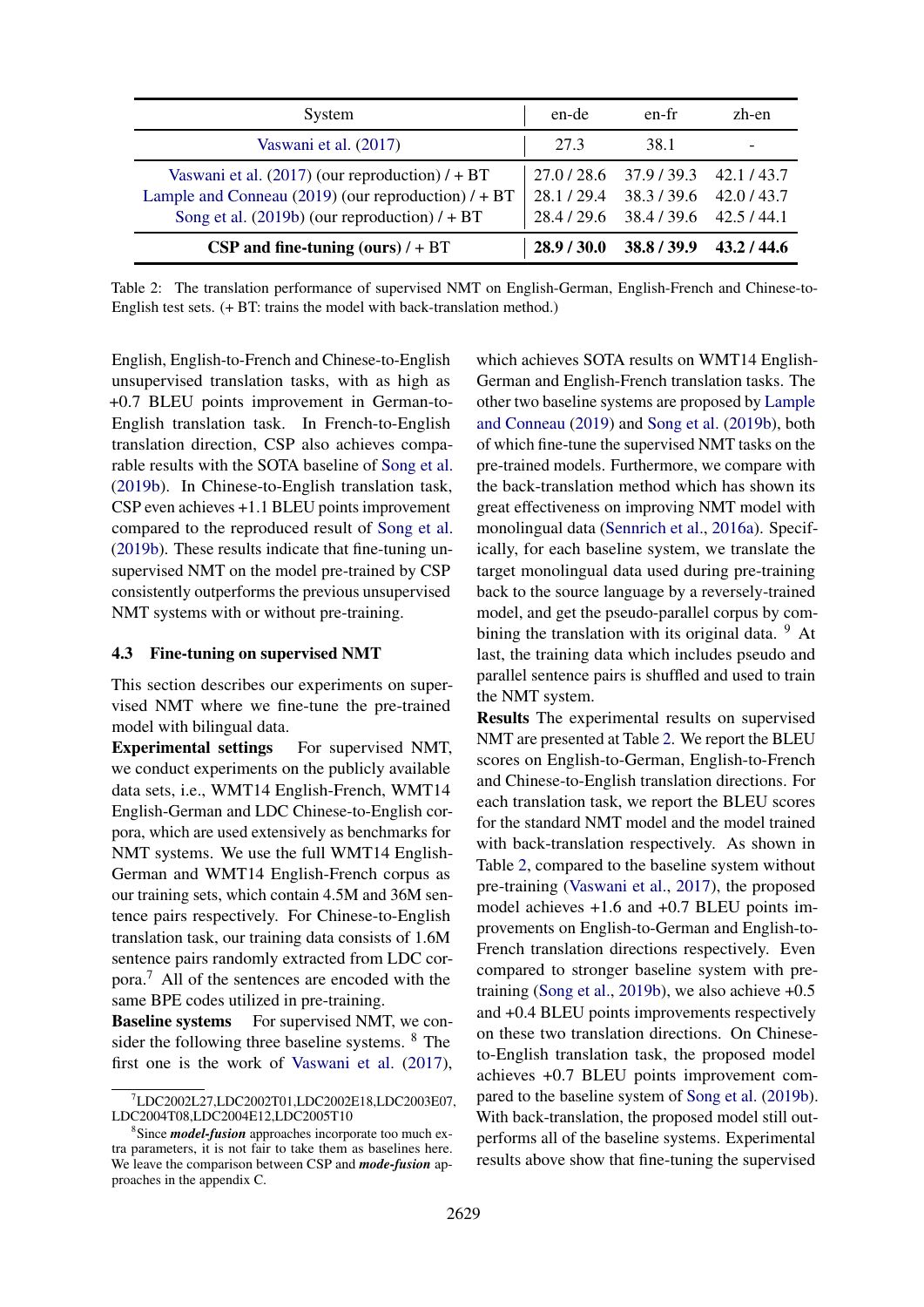<span id="page-6-0"></span>

Figure 2: The performance of CSP with the probabilistic translation lexicons keeping different translation words for each source word, which includes: (a) the PPL score of the pre-trained English-to-German model; (b) the PPL score of the pre-trained English-to-French model; (c) the BLEU score of the fine-tuned unsupervised English-to-German NMT model; (d)the BLEU score of the fine-tuned unsupervised English-to-French NMT model.

NMT on the model pre-trained by CSP achieves substantial improvements over previous supervised NMT systems with or without pre-training. Additionally, it has been verified that CSP is able to work together with back-translation.

## 5 Analysis

## 5.1 Study the number of translation words

In CSP, the probabilistic translation lexicons only keep the top  $k$  translation words for each source word. For each word in the translation lexicons, the number of translation words  $k$  is viewed as an important hyper-parameter and can be set carefully during the process of pre-training. A natural question is that how much of translation words do we need to keep for each source word? Intuitively, if  $k$  is set as a small number, the model may lose its generality since each source word can be replaced with only a few translation words, which severely limits the diversity of the context. And if otherwise, the accuracy of the extracted probabilistic translation lexicons may get significantly diminished, which shall introduce too much noise for pre-training. Therefore, there is a trade-off between the generality and accuracy. We investigate this problem by studying the translation performance of unsupervised NMT with different  $k$ , where we vary  $k$  from 1 to 10 with the interval 2. We observe both the performance of CSP after pre-training and the translation performance after fine-tuning on the unsupervised NMT tasks, including the English-to-German and English-to-French translation directions. For each translation direction, we firstly present the perplexity (PPL) score of the pre-trained model averaged on the monolingual validation sets of the source and target languages.<sup>10</sup> And then we show the BLEU score of the finetuned model on the bilingual validation set. Figure [2](#page-6-0) (a) and (c) illustrate the PPL score of the pretrained model and BLEU score of the fine-tuned unsupervised NMT model respectively on Englishto-German translation. Figure [2](#page-6-0) (b) and (d) present the PPL and BLEU score respectively for Englishto-French translation. From Figure [2,](#page-6-0) it can be seen that, when  $k$  is set around 3, the pre-trained model achieves the best validation PPL scores on both of the English-to-German and English-to-French translation directions. Similarly, CSP also achieves the best BLEU scores on the unsupervised translation tasks when  $k$  is set around 3.

#### 5.2 Ablation study

To understand the importance of different components of the model pre-trained by CSP, we perform an ablation study by training multiple versions of

<sup>&</sup>lt;sup>9</sup>We randomly select the target monolingual data with the same size to the bilingual data.

 $10$ For English-German translation, the monolingual validation set for English is built by including all English sentences in the bilingual English-German validation set, and the monolingual validation set for German is built in the same way.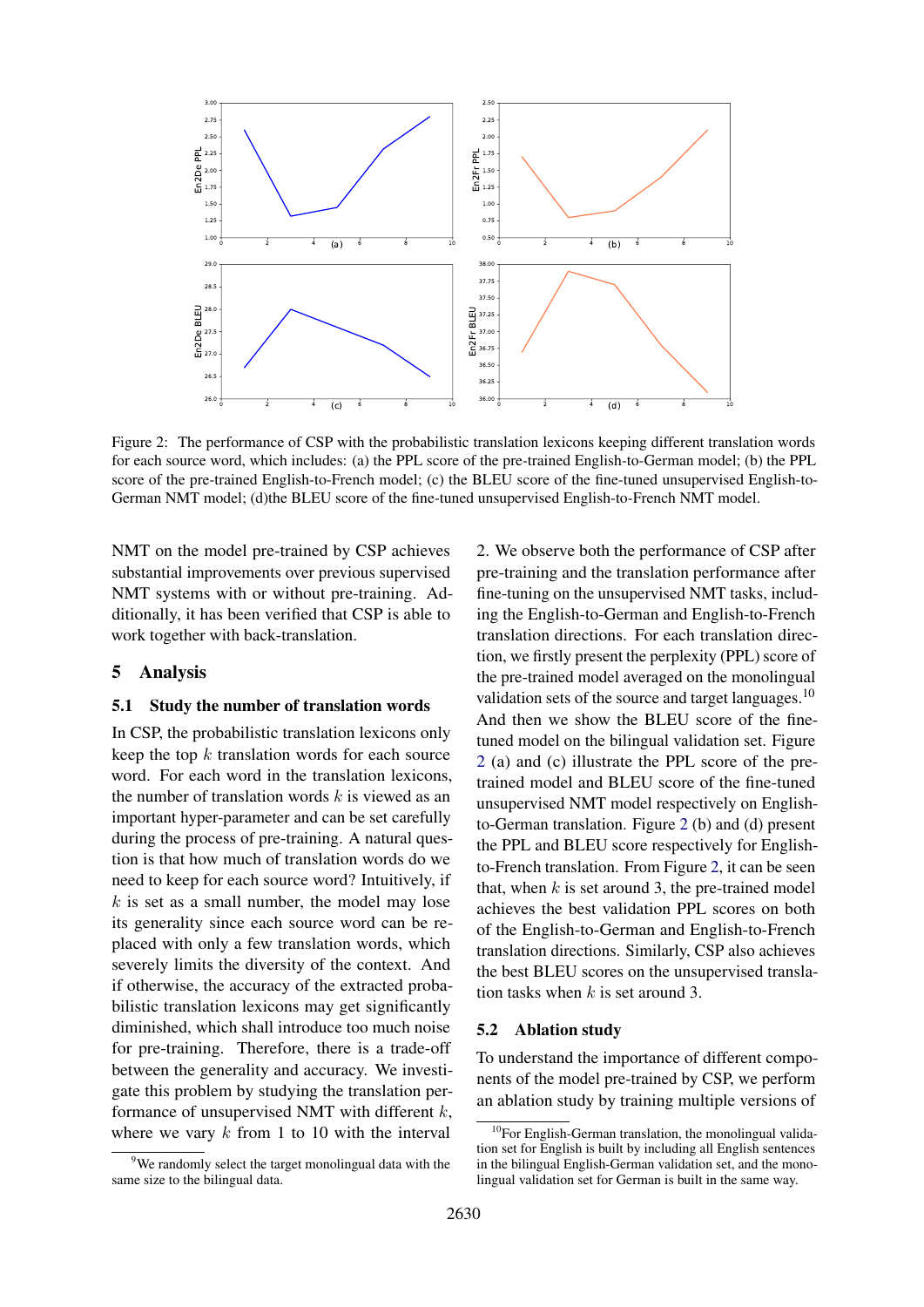the supervised NMT model with some components initialized randomly: the word embeddings, the encoder, the attention module between the encoder and decoder, and the decoder. Experiments are conducted on English-to-German and English-to-French translation tasks. All models are trained without back-translation and results are reported in Table [3.](#page-7-0) We can find that the two most critical components are the pre-trained encoder and attention module. It shows that CSP enhances NMT not only on the ability of building sentence representation for the input sentence, but also on the ability of aligning the source and target languages with the help of word-pair alignment information. Additionally, the experimental results indicate that the pre-trained decoder shows little effect on the translation performance. This is mainly because the decoder only predicts the source-side words during pre-training but predicts the target-side words during fine-tuning. This pretrain-finetune mismatch makes the pre-trained decoder less helpful for performance improvement.

<span id="page-7-0"></span>

| System                          | en-de | en-fr |
|---------------------------------|-------|-------|
| No pre-trained embeddings       | 28.4  | 38.5  |
| No pre-trained encoder          | 27.9  | 38.2  |
| No pre-trained attention module | 28.1  | 38.3  |
| No pre-trained decoder          | 28.8  | 38.8  |
| Full model pre-trained by CSP   | 28.9  | 38.8  |

Table 3: Ablation study on English-German and English-French translation tasks. The embeddings include the source-side and target-side word embeddings.

#### 5.3 Code-switching translation

Code-switching, which contains words from different languages in single input, has aroused more and more attention in NMT [\(Johnson et al.,](#page-8-13) [2017;](#page-8-13) [Menacer et al.,](#page-9-18) [2019\)](#page-9-18). In this section, we show that the proposed CSP is able to enhance the ability of the fine-tuned NMT model on handling the codeswitching input. To present quantitative results, we build two test sets for the supervised Chineseto-English translation task to evaluate the performance of the translation model on handling codeswitching inputs. We randomly select 200 Chinese-English sentence pairs from NIST02, based on which we build two code-switching test sets. The first test set, referred to as test A, is built by randomly replacing some phrases in each Chinese sentence with their counterpart English phrases, where the English phrase is the translation result by feeding the corresponding Chinese phrase to the Google Chinese-to-English translator; The second test set, referred to as test B, is constructed by randomly replacing parts of the words in each Chinese sentence with their nearest target words in the shared latent embedding space (the same way used by CSP in Section [3.2\)](#page-2-0). Table [4](#page-7-1) shows the translation performance of NMT systems on the two code-switching test sets.<sup>11</sup> Besides the baseline systems mentioned in section [4.3,](#page-5-1) we also train a Chinese-English multi-lingual system [\(John](#page-8-13)[son et al.,](#page-8-13) [2017\)](#page-8-13) based on Transformer, which has shown the ability of handling code-switching inputs. From Table [4,](#page-7-1) We can find that the proposed approach achieves significant improvements over previous works. Compared to multi-lingual system, we achieve +2.3 and +3.0 BLEU points improvements respectively on test A and test B. The case study can be found in appendix D.

<span id="page-7-1"></span>

| System                     | test A | test B |
|----------------------------|--------|--------|
| Vaswani et al. (2017)      | 28.17  | 32.51  |
| Lample and Conneau (2019)  | 28.82  | 32.90  |
| Song et al. (2019b)        | 28.70  | 33.21  |
| Multi-lingual system       | 30.51  | 35.10  |
| <b>CSP</b> and fine-tuning | 32.84  | 38.17  |

Table 4: The performance of Chinese-to-English translation on in-house code-switching test sets.

#### 6 Conclusions and Future work

This work proposes a simple yet effective pretraining approach, i.e., CSP for NMT, which randomly replaces some words in the source sentence with their translation words in the probabilistic translation lexicons extracted from monolingual corpus only. To verify the effectiveness of CSP, we investigate two downstream tasks, supervised and unsupervised NMT, on English-German, English-French and Chinese-to-English translation tasks. Experimental results show that the proposed approach achieves substantial improvements over strong baselines consistently. Additionally, we show that CSP is able to enhance the ability of NMT on handling code-switching inputs. There are two promising directions for the future work. Firstly, we are interested in applying CSP to other

 $11$ The two in-house code-switching test sets can be found in the attached files.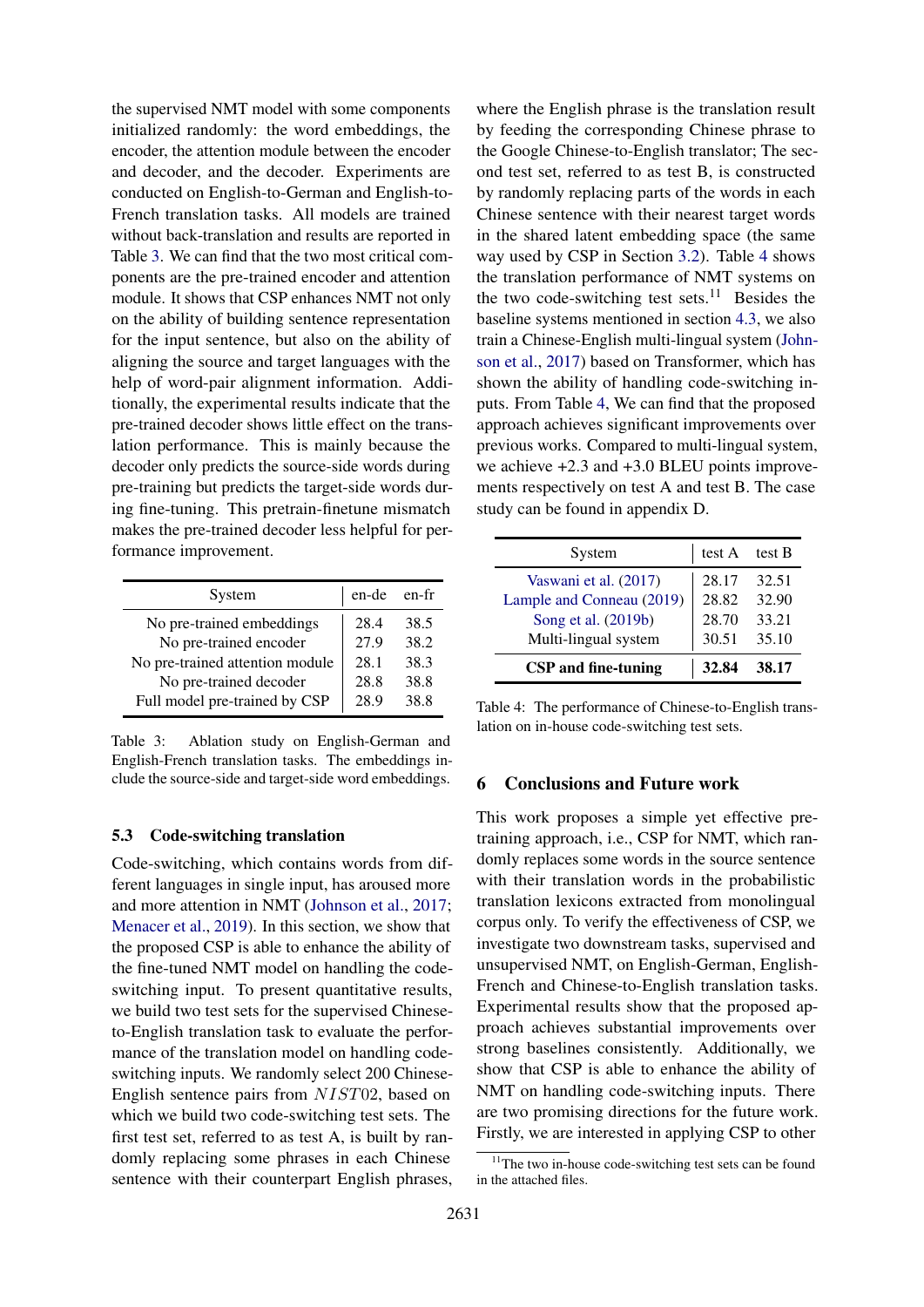related NLP areas for code-switching problems. Secondly, we plan to investigate the pre-training objectives which are more effective in utilizing the cross-lingual alignment information for NMT.

#### Acknowledgement

We sincerely thank the anonymous reviewers for their thorough reviewing and valuable suggestions.

### References

- <span id="page-8-12"></span>Mikel Artetxe, Gorka Labaka, and Eneko Agirre. 2017. [Learning bilingual word embeddings with \(almost\)](https://doi.org/10.18653/v1/P17-1042) [no bilingual data.](https://doi.org/10.18653/v1/P17-1042) In *Proceedings of the 55th Annual Meeting of the Association for Computational Linguistics (Volume 1: Long Papers)*, pages 451–462, Vancouver, Canada. Association for Computational Linguistics.
- <span id="page-8-8"></span>Mikel Artetxe, Gorka Labaka, and Eneko Agirre. 2018a. [A robust self-learning method for fully un](https://doi.org/10.18653/v1/P18-1073)[supervised cross-lingual mappings of word embed](https://doi.org/10.18653/v1/P18-1073)[dings.](https://doi.org/10.18653/v1/P18-1073) In *Proceedings of the 56th Annual Meeting of the Association for Computational Linguistics (Volume 1: Long Papers)*, pages 789–798, Melbourne, Australia. Association for Computational Linguistics.
- <span id="page-8-11"></span>Mikel Artetxe, Gorka Labaka, Eneko Agirre, and Kyunghyun Cho. 2018b. Unsupervised neural machine translation. In *6th International Conference on Learning Representations, ICLR 2018, Vancouver, BC, Canada, April 30 - May 3, 2018, Conference Track Proceedings*.
- <span id="page-8-2"></span>Dzmitry Bahdanau, Kyunghyun Cho, and Yoshua Bengio. 2015. Neural machine translation by jointly learning to align and translate. In *3rd International Conference on Learning Representations, ICLR 2015, San Diego, CA, USA, May 7-9, 2015, Conference Track Proceedings*.
- <span id="page-8-1"></span>Kyunghyun Cho, Bart van Merrienboer, Caglar Gul- ¨ cehre, Dzmitry Bahdanau, Fethi Bougares, Holger Schwenk, and Yoshua Bengio. 2014. [Learning](https://doi.org/10.3115/v1/D14-1179) [phrase representations using RNN encoder–decoder](https://doi.org/10.3115/v1/D14-1179) [for statistical machine translation.](https://doi.org/10.3115/v1/D14-1179) In *Proceedings of the 2014 Conference on Empirical Methods in Natural Language Processing (EMNLP)*, pages 1724– 1734, Doha, Qatar. Association for Computational Linguistics.
- <span id="page-8-7"></span>Stéphane Clinchant, Kweon Woo Jung, and Vassilina Nikoulina. 2019. On the use of bert for neural machine translation. In *Proceedings of the 3rd Workshop on Neural Generation and Translation (WNGT 2019)*, pages 108–117.
- <span id="page-8-9"></span>Alexis Conneau, Guillaume Lample, Marc'Aurelio Ranzato, Ludovic Denoyer, and Hervé Jégou. 2018. Word translation without parallel data. In *6th International Conference on Learning Representations,*

*ICLR 2018, Vancouver, BC, Canada, April 30 - May 3, 2018, Conference Track Proceedings*.

- <span id="page-8-3"></span>Jacob Devlin, Ming-Wei Chang, Kenton Lee, and Kristina Toutanova. 2019. [BERT: Pre-training of](https://doi.org/10.18653/v1/N19-1423) [deep bidirectional transformers for language under](https://doi.org/10.18653/v1/N19-1423)[standing.](https://doi.org/10.18653/v1/N19-1423) In *Proceedings of the 2019 Conference of the North American Chapter of the Association for Computational Linguistics: Human Language Technologies, Volume 1 (Long and Short Papers)*, pages 4171–4186, Minneapolis, Minnesota. Association for Computational Linguistics.
- <span id="page-8-5"></span>Sergey Edunov, Alexei Baevski, and Michael Auli. 2019. [Pre-trained language model representations](https://doi.org/10.18653/v1/N19-1409) [for language generation.](https://doi.org/10.18653/v1/N19-1409) In *Proceedings of the 2019 Conference of the North American Chapter of the Association for Computational Linguistics: Human Language Technologies, Volume 1 (Long and Short Papers)*, pages 4052–4059, Minneapolis, Minnesota. Association for Computational Linguistics.
- <span id="page-8-10"></span>Chris Hokamp and Qun Liu. 2017. [Lexically con](https://doi.org/10.18653/v1/P17-1141)[strained decoding for sequence generation using grid](https://doi.org/10.18653/v1/P17-1141) [beam search.](https://doi.org/10.18653/v1/P17-1141) In *Proceedings of the 55th Annual Meeting of the Association for Computational Linguistics (Volume 1: Long Papers)*, pages 1535–1546, Vancouver, Canada. Association for Computational Linguistics.
- <span id="page-8-6"></span>Luyao Huang, Chi Sun, Xipeng Qiu, and Xuanjing Huang. 2019. [GlossBERT: BERT for word sense](https://doi.org/10.18653/v1/D19-1355) [disambiguation with gloss knowledge.](https://doi.org/10.18653/v1/D19-1355) In *Proceedings of the 2019 Conference on Empirical Methods in Natural Language Processing and the 9th International Joint Conference on Natural Language Processing (EMNLP-IJCNLP)*, pages 3509–3514, Hong Kong, China. Association for Computational Linguistics.
- <span id="page-8-13"></span>Melvin Johnson, Mike Schuster, Quoc V Le, Maxim Krikun, Yonghui Wu, Zhifeng Chen, Nikhil Thorat, Fernanda Viegas, Martin Wattenberg, Greg Corrado, ´ et al. 2017. [Google's multilingual neural machine](https://www.aclweb.org/anthology/D19-1355.pdf) [translation system: Enabling zero-shot translation.](https://www.aclweb.org/anthology/D19-1355.pdf) *Transactions of the Association for Computational Linguistics*, 5:339–351.
- <span id="page-8-0"></span>Nal Kalchbrenner and Phil Blunsom. 2013. [Recurrent](https://www.aclweb.org/anthology/D13-1176) [continuous translation models.](https://www.aclweb.org/anthology/D13-1176) In *Proceedings of the 2013 Conference on Empirical Methods in Natural Language Processing*, pages 1700–1709, Seattle, Washington, USA. Association for Computational Linguistics.
- <span id="page-8-14"></span>Yoon Kim and Alexander M Rush. 2016. Sequence-<br>level knowledge distillation. *arXiv preprint* level knowledge distillation. *arXiv:1606.07947*.
- <span id="page-8-4"></span>Guillaume Lample and Alexis Conneau. 2019. Crosslingual language model pretraining. In *neural information processing systems (2019)*, pages 7057– 7067.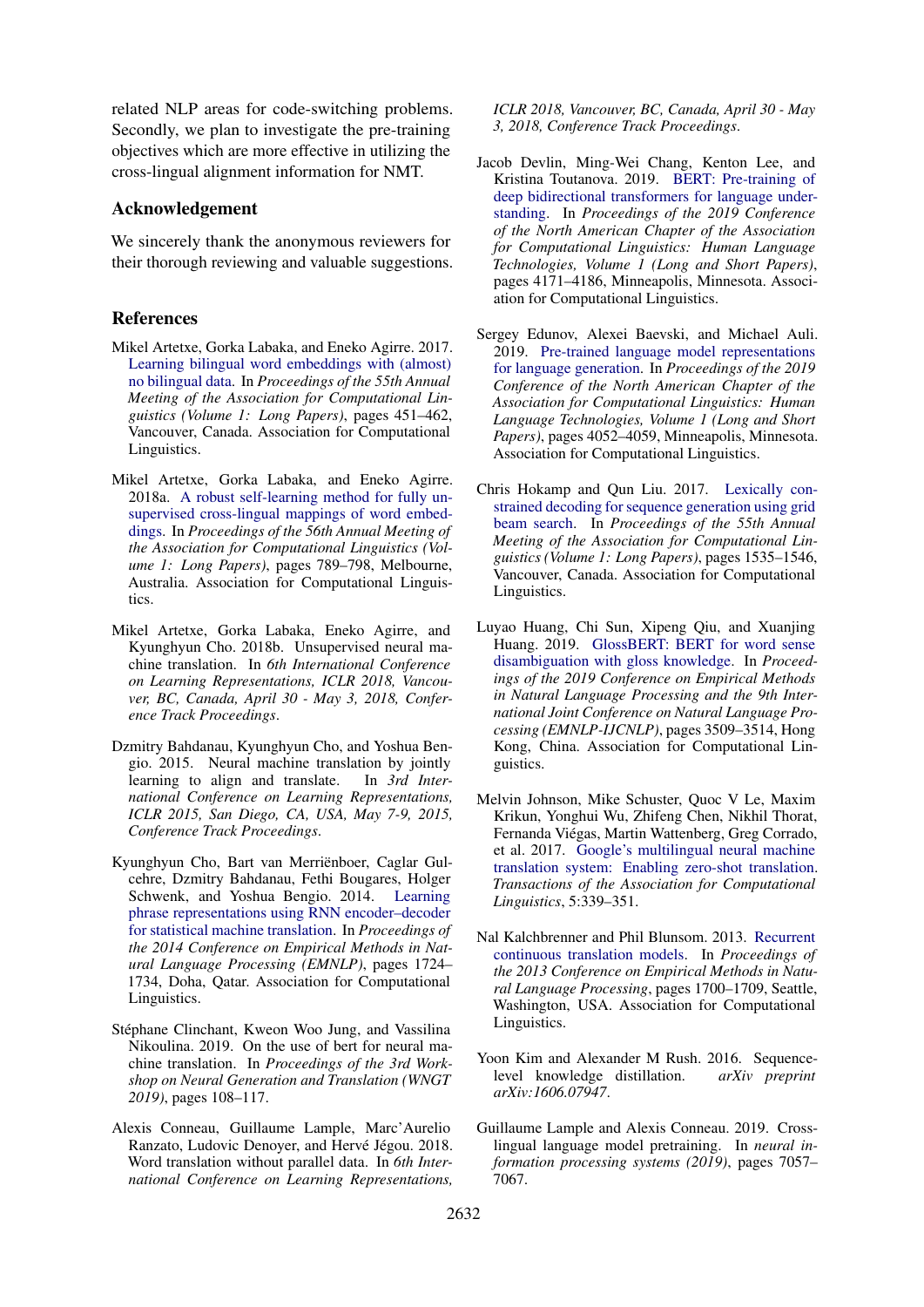- <span id="page-9-11"></span>Guillaume Lample, Ludovic Denoyer, and Marc'Aurelio Ranzato. 2018a. Unsupervised machine translation using monolingual corpora only. In *International Conference on Learning Representations*.
- <span id="page-9-15"></span>Guillaume Lample, Myle Ott, Alexis Conneau, Ludovic Denoyer, and Marc'Aurelio Ranzato. 2018b. [Phrase-based & neural unsupervised machine trans](https://doi.org/10.18653/v1/D18-1549)[lation.](https://doi.org/10.18653/v1/D18-1549) In *Proceedings of the 2018 Conference on Empirical Methods in Natural Language Processing*, pages 5039–5049, Brussels, Belgium. Association for Computational Linguistics.
- <span id="page-9-7"></span>Mike Lewis, Yinhan Liu, Naman Goyal, Marjan Ghazvininejad, Abdelrahman Mohamed, Omer Levy, Ves Stoyanov, and Luke Zettlemoyer. 2019. Bart: Denoising sequence-to-sequence pre-training for natural language generation, translation, and comprehension. *arXiv preprint arXiv:1910.13461*.
- <span id="page-9-8"></span>Yinhan Liu, Jiatao Gu, Naman Goyal, Xian Li, Sergey Edunov, Marjan Ghazvininejad, Mike Lewis, and Luke Zettlemoyer. 2020. Multilingual denoising pre-training for neural machine translation. *arXiv preprint arXiv:2001.08210*.
- <span id="page-9-18"></span>Mohamed Amine Menacer, David Langlois, Denis Jouvet, Dominique Fohr, Odile Mella, and Kamel Smaïli. 2019. Machine translation on a parallel code-switched corpus. In *Canadian Conference on Artificial Intelligence*, pages 426–432. Springer.
- <span id="page-9-16"></span>Tomas Mikolov, Ilya Sutskever, Kai Chen, Greg S Corrado, and Jeff Dean. 2013. Distributed representations of words and phrases and their compositionality. In *Advances in neural information processing systems*, pages 3111–3119.
- <span id="page-9-1"></span>Matthew Peters, Mark Neumann, Mohit Iyyer, Matt Gardner, Christopher Clark, Kenton Lee, and Luke Zettlemoyer. 2018. [Deep contextualized word rep](https://doi.org/10.18653/v1/N18-1202)[resentations.](https://doi.org/10.18653/v1/N18-1202) In *Proceedings of the 2018 Conference of the North American Chapter of the Association for Computational Linguistics: Human Language Technologies, Volume 1 (Long Papers)*, pages 2227–2237, New Orleans, Louisiana. Association for Computational Linguistics.
- <span id="page-9-9"></span>Matt Post and David Vilar. 2018. [Fast lexically con](https://doi.org/10.18653/v1/N18-1119)[strained decoding with dynamic beam allocation for](https://doi.org/10.18653/v1/N18-1119) [neural machine translation.](https://doi.org/10.18653/v1/N18-1119) In *Proceedings of the 2018 Conference of the North American Chapter of the Association for Computational Linguistics: Human Language Technologies, Volume 1 (Long Papers)*, pages 1314–1324, New Orleans, Louisiana. Association for Computational Linguistics.
- <span id="page-9-2"></span>Alec Radford, Karthik Narasimhan, Tim Salimans, and Ilya Sutskever. 2018. Improving language understanding by generative pre-training. *URL*<br>https://s3-us-west-2. amazonaws. com/openai*https://s3-us-west-2. amazonaws. com/openaiassets/researchcovers/languageunsupervised/language understanding paper. pdf*.
- <span id="page-9-3"></span>Alec Radford, Jeffrey Wu, Rewon Child, David Luan, Dario Amodei, and Ilya Sutskever. 2019. Language models are unsupervised multitask learners. *OpenAI Blog*, 1(8).
- <span id="page-9-6"></span>Sascha Rothe, Shashi Narayan, and Aliaksei Severyn. 2019. Leveraging pre-trained checkpoints for sequence generation tasks. *arXiv preprint arXiv:1907.12461*.
- <span id="page-9-17"></span>Rico Sennrich, Barry Haddow, and Alexandra Birch. 2016a. [Improving neural machine translation mod](https://doi.org/10.18653/v1/P16-1009)[els with monolingual data.](https://doi.org/10.18653/v1/P16-1009) In *Proceedings of the 54th Annual Meeting of the Association for Computational Linguistics (Volume 1: Long Papers)*, pages 86–96, Berlin, Germany. Association for Computational Linguistics.
- <span id="page-9-13"></span>Rico Sennrich, Barry Haddow, and Alexandra Birch. 2016b. [Neural machine translation of rare words](https://doi.org/10.18653/v1/P16-1162) [with subword units.](https://doi.org/10.18653/v1/P16-1162) In *Proceedings of the 54th Annual Meeting of the Association for Computational Linguistics (Volume 1: Long Papers)*, pages 1715– 1725, Berlin, Germany. Association for Computational Linguistics.
- <span id="page-9-10"></span>Kai Song, Yue Zhang, Heng Yu, Weihua Luo, Kun Wang, and Min Zhang. 2019a. [Code-switching for](https://doi.org/10.18653/v1/N19-1044) [enhancing NMT with pre-specified translation.](https://doi.org/10.18653/v1/N19-1044) In *Proceedings of the 2019 Conference of the North American Chapter of the Association for Computational Linguistics: Human Language Technologies, Volume 1 (Long and Short Papers)*, pages 449–459, Minneapolis, Minnesota. Association for Computational Linguistics.
- <span id="page-9-4"></span>Kaitao Song, Xu Tan, Tao Qin, Jianfeng Lu, and Tie-Yan Liu. 2019b. Mass: Masked sequence to sequence pre-training for language generation. *arXiv preprint arXiv:1905.02450*.
- <span id="page-9-12"></span>Haipeng Sun, Rui Wang, Kehai Chen, Masao Utiyama, Eiichiro Sumita, and Tiejun Zhao. 2019. [Unsuper](https://doi.org/10.18653/v1/P19-1119)[vised bilingual word embedding agreement for unsu](https://doi.org/10.18653/v1/P19-1119)[pervised neural machine translation.](https://doi.org/10.18653/v1/P19-1119) In *Proceedings of the 57th Annual Meeting of the Association for Computational Linguistics*, pages 1235–1245, Florence, Italy. Association for Computational Linguistics.
- <span id="page-9-0"></span>Ilya Sutskever, Oriol Vinyals, and Quoc VV Le. 2014. Sequence to sequence learning with neural networks. *Advances in neural information processing systems*, pages 3104–3112.
- <span id="page-9-14"></span>Ashish Vaswani, Noam Shazeer, Niki Parmar, Jakob Uszkoreit, Llion Jones, Aidan N Gomez, Łukasz Kaiser, and Illia Polosukhin. 2017. Attention is all you need. In *Advances in neural information processing systems*, pages 5998–6008.
- <span id="page-9-5"></span>Liang Wang, Wei Zhao, Ruoyu Jia, Sujian Li, and Jingming Liu. 2019. [Denoising based sequence](https://doi.org/10.18653/v1/D19-1412)[to-sequence pre-training for text generation.](https://doi.org/10.18653/v1/D19-1412) In *Proceedings of the 2019 Conference on Empirical*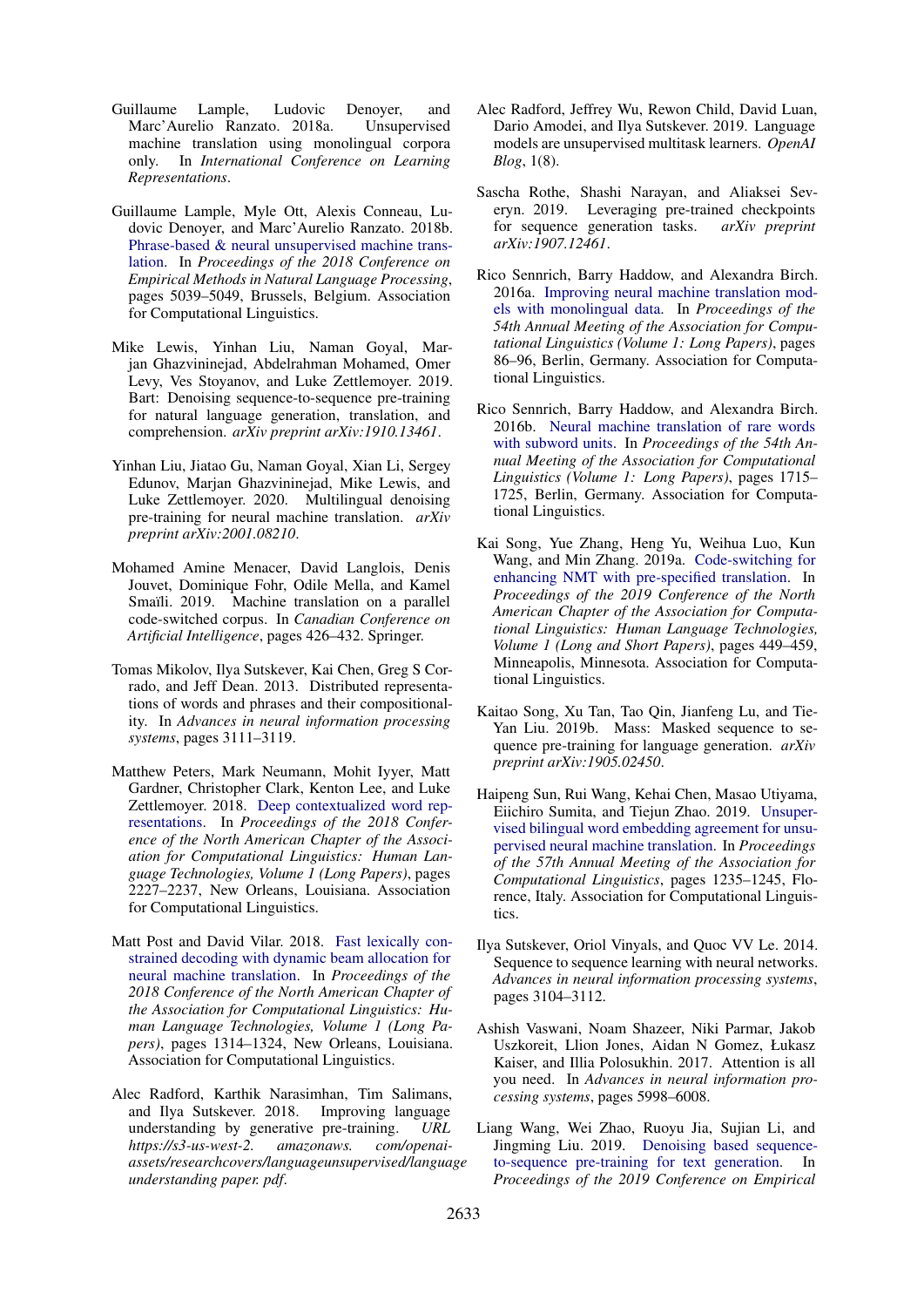*Methods in Natural Language Processing and the 9th International Joint Conference on Natural Language Processing (EMNLP-IJCNLP)*, pages 4003– 4015, Hong Kong, China. Association for Computational Linguistics.

- <span id="page-10-2"></span>Rongxiang Weng, Heng Yu, Shujian Huang, Weihua Luo, and Jiajun Chen. 2019. Improving neural 1 machine translation with pre-trained representation. *arXiv preprint arXiv:1908.07688*.
- <span id="page-10-1"></span>Jiacheng Yang, Mingxuan Wang, Hao Zhou, Chengqi Zhao, Yong Yu, Weinan Zhang, and Lei Li. 2019b. Towards making the most of bert in neural machine translation. *arXiv preprint arXiv:1908.05672*.
- <span id="page-10-4"></span>Zhen Yang, Wei Chen, Feng Wang, and Bo Xu. 2018. [Unsupervised neural machine translation with](https://doi.org/10.18653/v1/P18-1005) [weight sharing.](https://doi.org/10.18653/v1/P18-1005) In *Proceedings of the 56th Annual Meeting of the Association for Computational Linguistics (Volume 1: Long Papers)*, pages 46–55, Melbourne, Australia. Association for Computational Linguistics.
- <span id="page-10-0"></span>Zhilin Yang, Zihang Dai, Yiming Yang, Jaime Carbonell, Ruslan Salakhutdinov, and Quoc V Le. 2019. Xlnet: Generalized autoregressive pretraining for language understanding. *arXiv preprint arXiv:1906.08237*.
- <span id="page-10-3"></span>Jinhua Zhu, Yingce Xia, Lijun Wu, Di He, Tao Qin, Wengang Zhou, Houqiang Li, and Tie-Yan Liu. 2020. Incorporating bert into neural machine translation. *arXiv preprint arXiv:2002.06823*.

# A The configurations for the open-source toolkit

# A.1 Get word embeddings with word2vec

We train the word embedding use the following script:

```
1 word2vec −train text −output
     embedding . txt -cbow 0 -size512 -window 10 -negative 10 -
     hs 0 -sample 1e-threads 50 -
     binary 0 -min-count 5 -iter 10
```
# A.2 Word embedding mapping with Vecmap

After we get the embeddings for both the source and target languages, namely s\_embedding.txt and t embedding.txt, we use the open-source Vecmap to map these embeddings to a shared-latent space with the following scripts: $12$ 

 $1$  python normalize embeddings. py unit center  $-i$  s embedding . txt  $-$ o s  $-$ embedding . normalized . txt python normalize\_embeddings.py unit center  $-i$  t\_embedding.txt −o t em b e d di n g . n o r m ali z e d . t x t

```
python map embeddings . py -orthogonal s_embedding.
   normalized.txt t_embedding.
   normalized, txt
s embedding . mapped . txt
   t embedding . mapped . txt –
   numerals -self\_learning -v
```
# B Study of different length of the replaced segment

The length of the replaced fragment is an hyperparameter which can be set by the user beforehand. We are curious to know how the length of the replaced fragment shows effect on CSP. In this section, we study the performance of CSP with different length of the replaced fragment, where we set the length of the replaced fragment from 10% to 90% percentage of the sentence length with a step size of 10%. Similar to section 5.1, we report both the performance of CSP after pre-training and the translation performance after fine-tuning on the unsupervised NMT tasks, including the English-to-German and English-to-French translation directions. For each translation direction, we firstly present the perplexity (PPL) score of the pretrained model averaged on the monolingual validation sets of the source and target languages. And then we show the BLEU score of the fine-tuned model on the bilingual validation set. Figure [3](#page-11-0) (a) and (c) illustrate the PPL score of the pre-trained model and BLEU score of fine-tuned unsupervised NMT model respectively on English-to-German translation direction. Figure [3](#page-11-0) (b) and (d) present the PPL and BLEU score respectively for Englishto-French translation direction. We can find that when the length of the replaced fragment is set nearly 50% of the sentence length, CSP achieves best performance not only on the pre-training task but also on the downstream unsupervised NMT task. Therefore, we set the length of the replaced fragment as 50% of the sentence length in our experiments.

<sup>12</sup><https://github.com/artetxem/vecmap>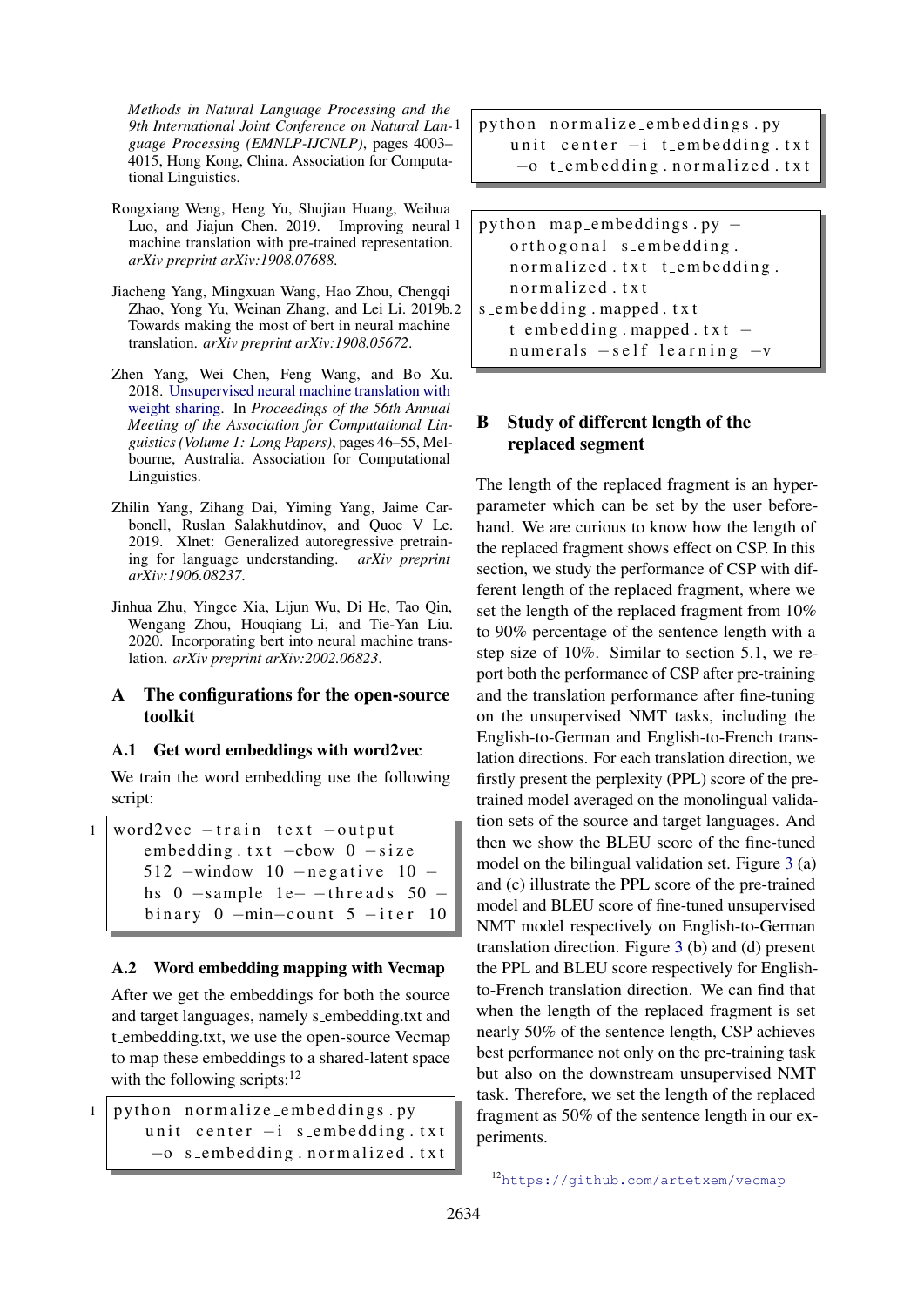<span id="page-11-0"></span>

Figure 3: The performance of CSP with different length of the replaced fragment, which includes: (a) the PPL score of the pre-trained English-to-German model; (b) the PPL score of the pre-trained English-to-French model; (c) the BLEU score of the fine-tuned unsupervised English-to-German NMT model; (d)the BLEU score of the fine-tuned unsupervised English-to-French NMT model.

<span id="page-11-1"></span>

| System                                                                 | en-de en-fr zh-en |                                  |      |
|------------------------------------------------------------------------|-------------------|----------------------------------|------|
| Zhu et al. (2020)<br>+Knowledge Distillation                           |                   | 29.2 39.1 43.8<br>28.7 38.5 43.4 |      |
| CSP and fine-tuning (ours) $\begin{array}{ l} 28.9 & 38.8 \end{array}$ |                   |                                  | 43.2 |

Table 5: The comparison between CSP and *modelfusion* approaches. We get the translation result of [Zhu](#page-10-3) [et al.](#page-10-3) [\(2020\)](#page-10-3) by directly running their released codes on the website.<sup>13</sup>

#### C Compared to *model-fusion* approaches

In this section, we compare the proposed CSP with *model-fusion* approaches. We conduct experiments on supervised NMT where we fine-tune the pre-trained model with bilingual data. Experimental settings are identical to the settings in section 4.3. We report the performance of Englishto-German, English-to-French and Chinese-to-English translation tasks. Since [Zhu et al.](#page-10-3) [\(2020\)](#page-10-3) released their code which makes their results reproducible, we take their system as the baseline. To make the comparison more fair, we distill the model of [Zhu et al.](#page-10-3) [\(2020\)](#page-10-3) to a student model which has the same size and structure to standard NMT model. For knowledge distillation, we utilized the

sequence-level knowledge distillation proposed by [Kim and Rush](#page-8-14) [\(2016\)](#page-8-14).  $^{14}$  Experimental results are presented in Table [5.](#page-11-1) We can find that, compared to the distilled student model of [Zhu et al.](#page-10-3) [\(2020\)](#page-10-3), CSP achieves better translation performance on two of three translation tasks.

#### D Case study for code-switching

In this section, we compare the performance of different NMT systems by case study. We randomly select some examples of the code-switching inputs and get the outputs by feeding the code-switching inputs into different NMT systems. The results are presented in Table [6.](#page-12-0) We can find that, for the two code-switching input sentences in Table [6,](#page-12-0) the standard Transformer and the multi-lingual system are both easily to give insufficient translations with some semantic contents untranslated. We assume that this is mainly because these systems are weak in encoding the full context of the code-switching input. Compared to the baseline systems, our system gives more sufficient and fluent translations. This shows that CSP enhances the model's ability

<sup>13</sup><https://github.com/bert-nmt/bert-nmt>

<sup>&</sup>lt;sup>14</sup>While variant distillation methods have been proposed recently, we only test the most simple and standard one.